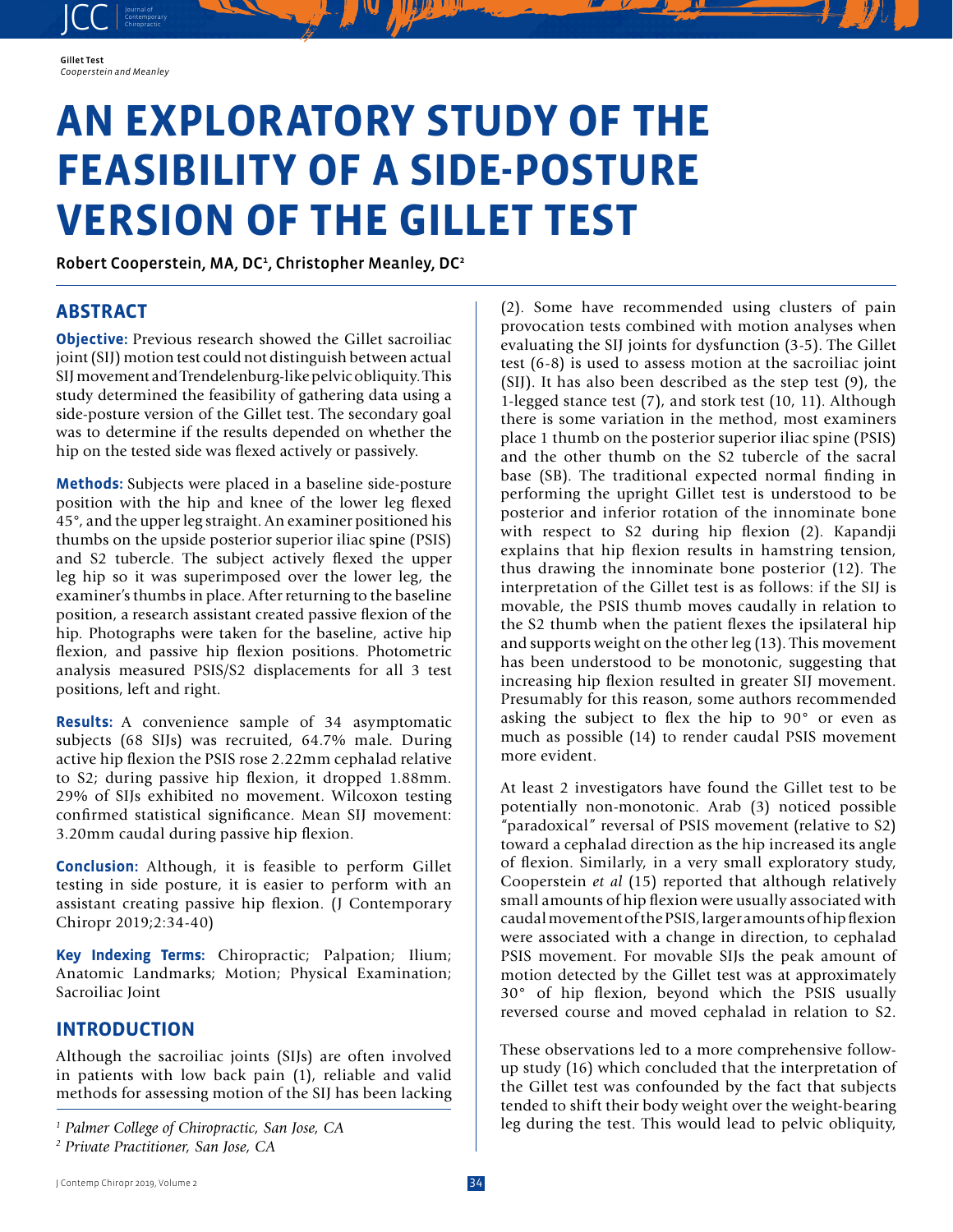creating the mere appearance of SIJ movement, even in the absence of intrapelvic joint movements. When that occurred, pelvic tilting rather than intrapelvic joint movements accounted for the PSIS assuming a more caudal position in relation to S2. Cooperstein *et al* (16) found that the asymptomatic subjects used in the study seemed to exhibit different balancing strategies depending on which SIJ was being tested. For small amounts of left hip flexion, the pelvis initially sagged on the left, creating what may have been the mere appearance of SIJ movement. However, beyond 30° of left hip flexion, leaning toward the right support leg elevated the left innominate bone, obliterating even the appearance of SIJ movement. During right hip flexion, the subjects immediately shifted their weight over the left support leg, such that the pelvis tilted superiorly on the right. According to the traditional interpretation of the Gillet test, this might have given the impression of SIJ hypomobility on the right, even though the cephalad movement of the PSIS may have reflected pelvic tilting rather than intrapelvic joint movements.

The authors reasoned as follows: if the traditional understanding of the Gillet test were correct, their findings were tantamount to having found most left SIJs movable, and most right SIJs hypomobile. It seemed more plausible that the results of the Gillet test could be wholly or partially explained by mere pelvic tilting, by typical asymmetry in 1-legged stance balancing strategies.

Having found the upright Gillet test not useful to assess SIJ movement, Cooperstein *et al* (16) suggested as follows: "There may be ways to mitigate the impact of asymmetric one-legged stance strategies by performing a Gillet-like motion palpation test in a non-weightbearing position. In principle, this would allow discrimination of SIJ movement from pelvic obliquity as a determinant of relative PSIS and SB positions." To follow up on this suggestion, we began practicing a side-posture version of the Gillet test. It became apparent that active hip flexion to 45° resulted in pelvic obliquity, superiorly on the flexed hip side; and that this effect was bilateral. The spine appeared to accommodate active side-lying hip flexion by become concave on the upside. Among the major hip flexors (psoas, iliacus, rectus femoris, and sartorius) only psoas connects directly to the lumbar spine. This led us to conclude that active hip flexion in the side-lying position drew the pelvis cephalad toward the spine, creating pelvic tilt that could create the mere appearance of SIJ hypomobility, not unlike what may be seen in the upright Gillet test during left one-legged stance. During these practice-sessions it also became clear that when the hip was brought into flexion passively by a Research Assistant (RA), the pelvis did not laterally flex, nor did the spine assume lateral curvature.

The primary goal of the present study was to determine the feasibility of gathering data using a side-posture version of the Gillet test. The secondary goal was to determine whether the results depended on whether the hip on the tested side were flexed actively by the subject, or passively flexed by an RA. In the apparent absence of any previous reports on a side-posture version of the Gillet test, the purpose of the study was not so much to gather data that would support or refute clinical hypotheses, but rather to test the feasibility of obtaining observational data in performing this version of the test.

## **METHODS**

This study was approved by the college's Institutional Review Board. All subjects were required to provide written informed consent prior to participation. A convenience sample of asymptomatic subjects was recruited, the inclusion criterion for which was being able to flex both hip joints without pain. Subjects with sacroiliac pain  $>2/10$  on the day of the study were excluded.



*Figure 1. Examiner's thumbs in position*

Each subject was positioned in side-posture, 7 inches from the side of a standard chiropractic bench-style table. The subject's lower leg was flexed 45° at both the hip and knee by means of aligning the downside leg to 2 strips of tape on the table, serving as a template to approximate the aforesaid angles. An experienced clinician (33 years of practice) sat behind the subject in a position wherein he could

apply one thumb to the upside PSIS and the other thumb to the S2 sacral tubercle, with the thumbs colinear and perpendicular to the plane of the table. The examiner's thumbnails were marked with a line drawn in the middle of the nail and parallel to the length of the finger (Figure 1). The examiner looked away from the subject or closed his eyes while palpating. A baseline photograph was taken with the examiner's thumbs in position, prior to initiating any hip flexion on the tested side (Figure 2). To assess the results of active hip flexion, the subject was asked to flex the upside hip until the upside leg was juxtaposed over the downside leg (Figure 3). The subject then returned the upside leg to the baseline condition of no hip flexion. To assess the results of passive hip flexion, an RA used both hands to position the upside leg so that it was juxtaposed over the downside leg; the subject was carefully instructed to not voluntarily help create the movement (Figure 4). The entire protocol was then repeated on the other side of the subject's body. The assessor alternated from subject-to-subject as to which SIJ was examined first.

A digital camera was mounted on a tripod placed directly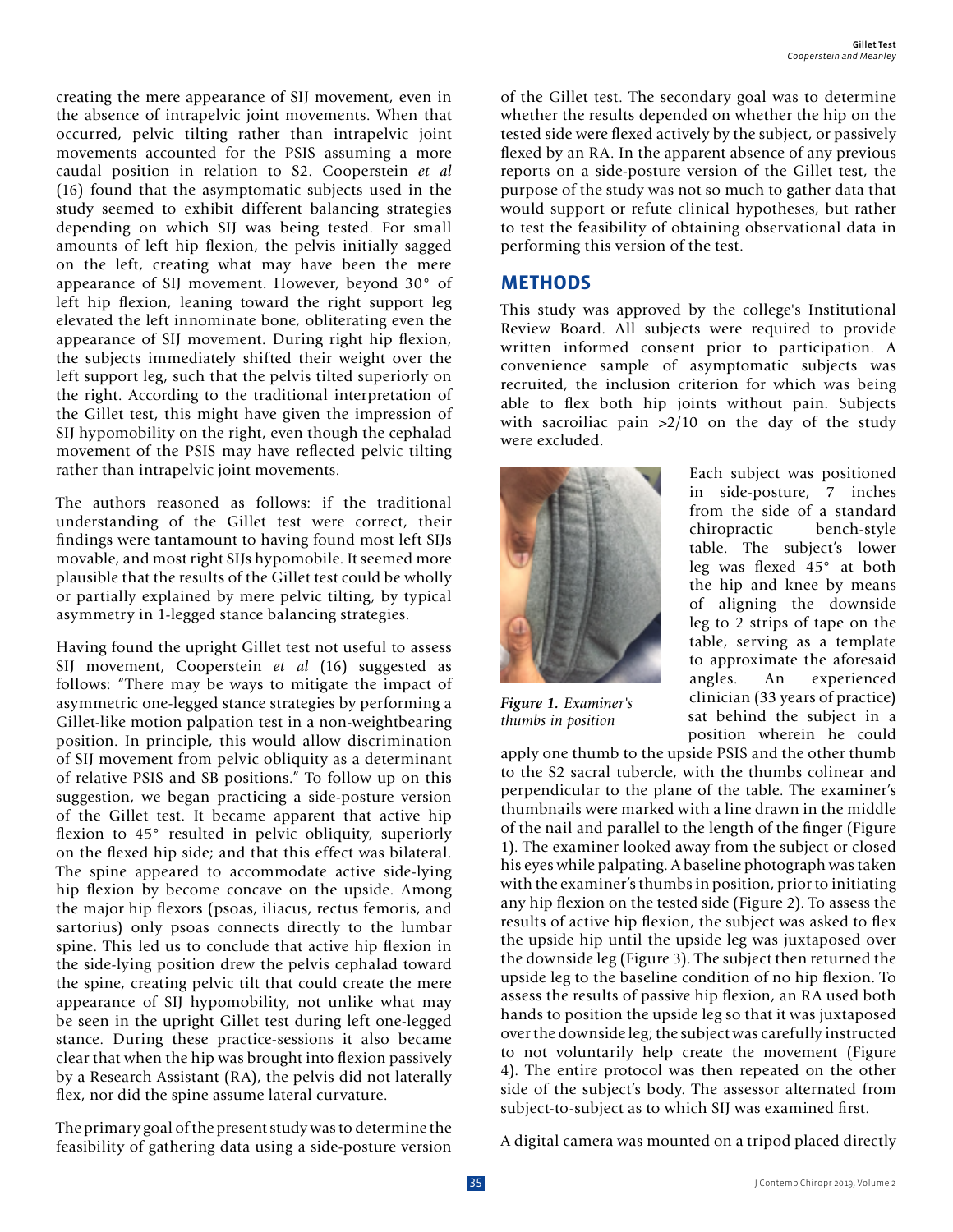behind and above the seated examiner, with the lens focused on the subject's PSIS and sacral base. For each subject, 6 photos of the pelvis were taken, 3 on each side: baseline with no hip flexion, during active hip flexion, and during passive hip flexion created by the RA.

#### *Analysis of photographs*

Digital photographs were analyzed using a graphics program (Paint, Microsoft; and GIMP, Gnome.org) that measured coordinates of the thumb positions at the PSIS and S2. Pixel distances on the screen were transformed into millimetric equivalent distances by using a



*Figure 2. Baseline, 0° hip flexion*



*Figure 3. Hip actively flexed 45°*



*Figure 4. Hip passively flexed 45°*

conversion factor based on the width of the examiner's thumbnail as measured in both pixels and millimeters.

Each of 2 RAs determined the coordinates of the PSIS and S2 on each photograph. For any difference in photometric analysis of greater than 3 pixels, the RAs re-assessed the photograph until consensus was achieved.

#### *Statistical analysis*

To assess inter-examiner reliability in the photometric analysis, intraclass correlation coefficients (ICCs) were calculated for the 2 RAs' baseline measurements for the PSIS and S2 coordinates on the left. The mean value for each photometric measurement was entered into statistical analysis. The coordinates for the PSIS and S2 were obtained in each of the following positions: upside hip in neutral position, in active flexion, and in passive flexion.

This allowed computation of the change in the relative PSIS/S2 positions during both active and passive hip flexion compared to the neutral position. The Wilcoxon signed-rank test was used to assess whether there were statistically significant differences. Analyses were performed for the entire dataset, as well as for subsets stratified by gender and by Body Mass Index (BMI).

# **RESULTS**

Thirty-four subjects were recruited for the study, all of whom satisfied the inclusion criteria. Table 1 presents their demographic information.

The ICC(2,1) for the 2 RAs in in identifying the coordinates for the anatomical landmarks in this study, the PSIS and S2, could not be distinguished from 1.0, p<0.0001.

|            | Frequency | $\frac{0}{0}$ |  |  |  |
|------------|-----------|---------------|--|--|--|
| Male       | 22        | 64.7          |  |  |  |
| Female     | 12        | 35.3          |  |  |  |
|            | Mean      | Range         |  |  |  |
| Age        | 27.6      | $20 - 42$     |  |  |  |
| Height     | 73.5cm    | 154.9-190.5   |  |  |  |
| Weight     | 73.5kg    | 54.4-117.9    |  |  |  |
| <b>BMI</b> | 24.3      | 20.2-34.3     |  |  |  |

*Table 1. Study Subjects' demographic characteristics*

The primary study outcomes are presented in Table 2. During left active hip flexion, the PSIS moved cephalad 2.22 mm in relation to S2, and 2.33 cephalad during right hip flexion (row 1). During left passive hip flexion, the PSIS moved 1.80mm caudally in relation to S2, and 1.60mm caudally on the right (row 2). The Wilcoxon signed-rank test confirmed that the differences in rows 1 and 2 were statistically significant.

On the left 26.5% of joints exhibited no movement, while on the right 29.4% exhibited no movement. Overall, 27.9% of joints exhibited no movement. Among the 72.1% of joints that showed some movement, the average amount was 3.20mm on both the left and right sides.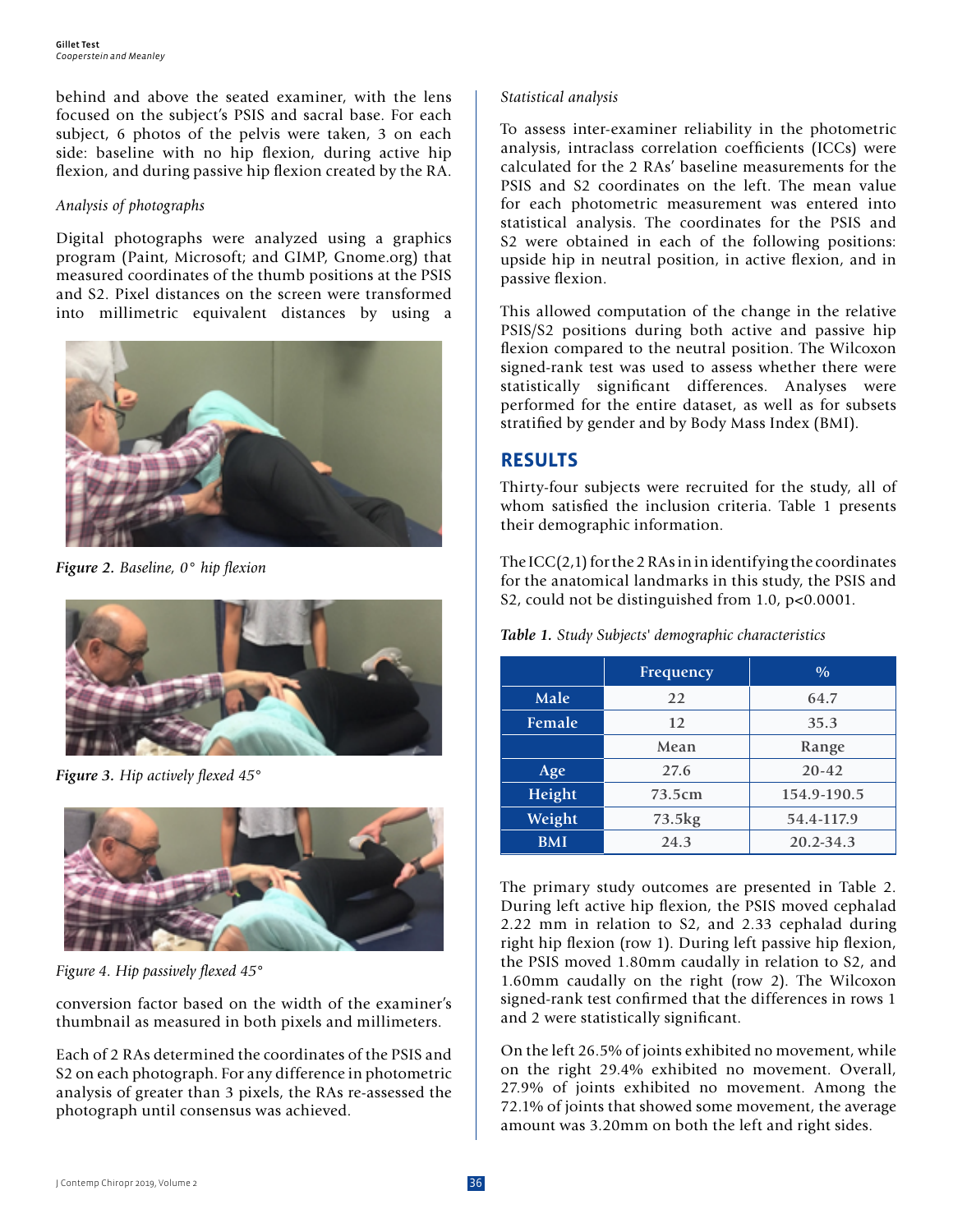| Row#                              | $\Delta$ left | Wilcoxon<br>p value | $\Delta$ right | Wilcoxon<br>p value | Interpretation                                                |
|-----------------------------------|---------------|---------------------|----------------|---------------------|---------------------------------------------------------------|
| $1. \triangle AHF - \triangle BL$ | 2.2           | 0.00008             | 2.33           | < .00001            | Cephalad PSIS movement, active hip<br>flexion, left and right |
| $2. \Delta$ PHF - $\Delta$ BL     | $-1.80$       | 0.00804             | $-1.60$        | 0.001108            | Caudal PSIS movement, passive hip flexion,<br>left and right  |

*Table 2. Mean relative PSIS/S2 difference compared to baseline, for hip neautral, actively flexed, and passively flexed conditions*

*Δ=change. ΔAHF and ΔPHF refer to difference in relative PSIS/S2 positions during active and passive hip flexion, respectively. BL refers to baseline difference in relative PSIS/S2 positions. All magnitudes in mm. Positive values indicate PSIS moved cephalad relative to S2; negative values indicate caudal movement of PSIS relative to S2.*

The full dataset of 34 subjects was divided into 2 subsets to determine if BMI interacted with PSIS/S2 positional differences during passive hip flexion. Although there was a tendency for the 17 subjects whose BMI was less than 24.4 to exhibit less caudal movement of the PSIS than the other 17 subjects (1.06mm compared to 2.54mm on the left, and 1.49mm compared to 1.72mm on the right), independent t-testing did not show a statistically significant difference (2-tailed p=0.29 on the left, 2-tailed p=0.86 on the right). The full dataset of 34 subject was also divided into 2 subsets based on gender. There was no difference in the PSIS/S2 positional differences compared to baseline between the genders:  $(p=0.86$  on the left,  $p=.94$  on the right).

## **DISCUSSION**

Feasibility studies "enable researchers to assess whether or not the ideas and findings can be shaped to be relevant and sustainable. Such research may identify not only what—if anything—in the research methods or protocols needs modification but also how changes might occur." (17) The current investigation was a feasibility study intended to determine whether a side-posture version of the Gillet test would be appropriate for further testing, either as a standalone test or as part of cluster of tests. Since it became apparent during rehearsal sessions that having the patient actively flex the hip on the tested side produced confounding pelvic obliquity, we considered limiting this feasibility study to passive hip flexion. However, we thought it would be instructive to gather data for active hip flexion as well, to demonstrate that side-lying active hip flexion could result in the same ambiguity seen in upright Gillet testing. Figure 5, which depicts a positive Trendelenburg sign for delayed activation or weakness of the gluteus medius, indicates how standing on 1 leg can create the appearance of the PSIS moving caudally in relation to S2, whereas in fact all that has occurred is sagging of the pelvis, or tilting of the pelvic frame of reference.

As previously reported (15), for small amounts of hip flexion this Trendelenburg-like effect was typical during 1-legged stance on the right, granted that the amount was so small that individuals would not be judged as having a positive Trendelenburg sign. It hardly ever occurred during 1-legged stance on the left. This observation was consistent with Kendall's finding (18) that the left gluteus medius muscle tends to be stronger than the right gluteus medius. The gluteus medius tends to be weaker on the side of handedness, usually the right (18). Apparently, most right-handed individuals find it easier to balance on the left leg, because they more often engage the right leg for kicking and other physical endeavors.

Although estimates for SIJ motion vary depending on the postures and movements of the study subjects, there is a tendency for high-tech methodology (e.g., Roentgen



*Figure 5. Trendelenburg sign*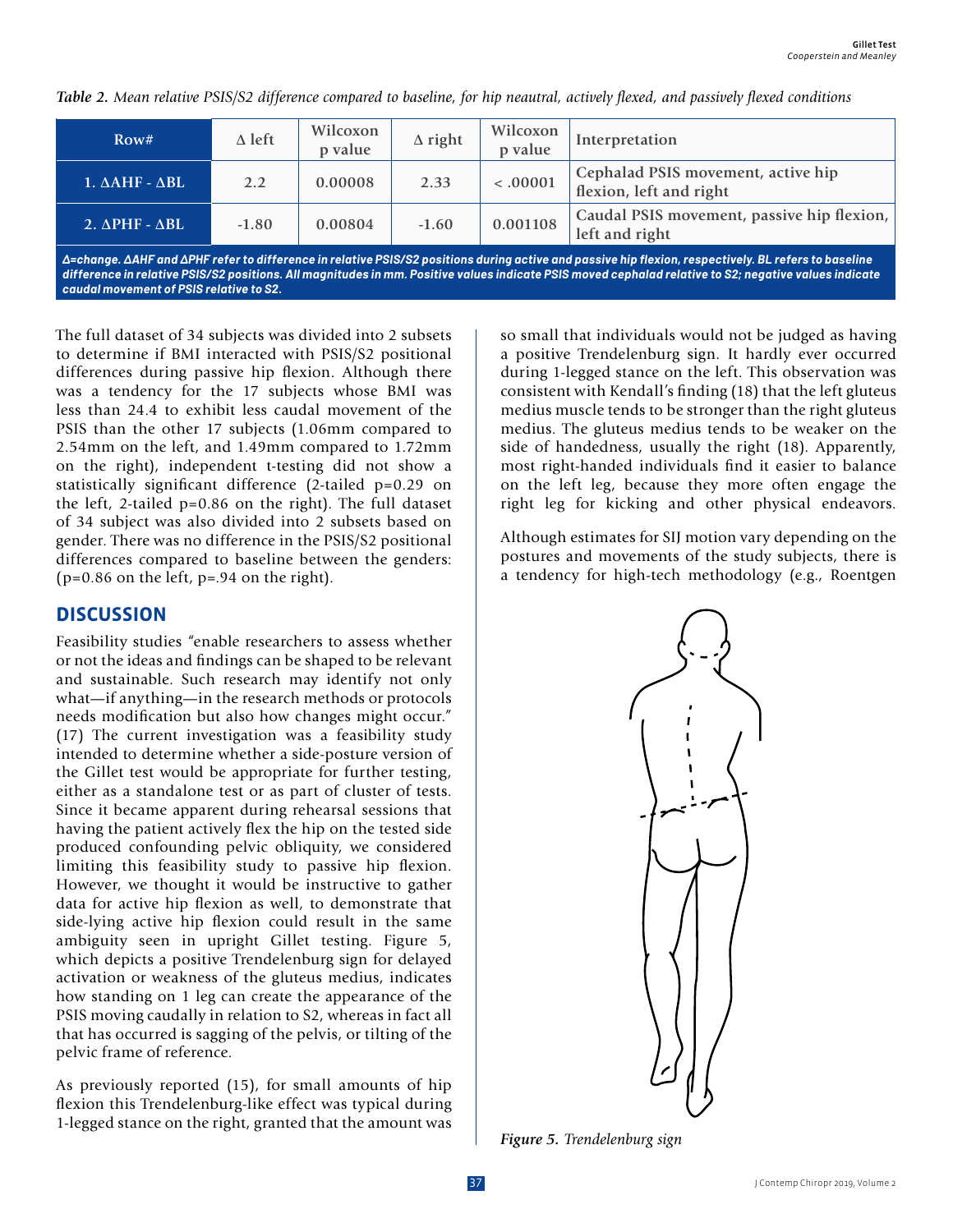stereophotogrammetric analysis) to detect only slight amounts of SIJ movement. Some authors have argued that the movements of the SIJ are so slight that a manual palpator would not be able to assess the presence or absence of such movements (19-21). Granted that the results of a feasibility study are less important that the testing of the method, we think it worthwhile to briefly compare our quantitative results to those of high-tech studies of SIJ movement.

Based on the finding that a typical innominate bone is 133mm in width (22), we determined trigonometrically that each degree of innominate posterior rotation about a transverse axis through the symphysis pubis (23) would correspond to 1.7mm of caudal PSIS movement. Since the sacrum would likely travel posteriorly to some extent with the innominate bone, we rounded this down to approximately 1mm, a heuristic estimate. Therefore, among the 72.1% SIJs in our study that showed at least some movement, the approximately 3mm we measured implied approximately 3° SIJ rotation. Goode et al (19), in their systematic review of three-dimensional movements of the SIJ, included a table titled "Measures associated with report of rotation about the sij during lower extremity initiated movements." Among the studies included in this table, only that of Smidt et al (24), which used fresh cadavers, created hip flexion passively, as we did in our study. In their study SIJ rotation during reciprocal hip flexion/extension in the side-lying position resulted in  $4^{\circ}$  (-4 to +3) movement on the left and  $4^{\circ}$  (-3 to +2) on the right, slightly exceeding the 3° we reported, perhaps because we did not introduce reciprocal hip extension.

Gluteus maximus, piriformis, quadratus lumborum, lumbar paraspinal, and other muscle groups have direct effects on the SIJ joint mechanics. In upright stance these postural muscles activate to maintain proper balance and assist the SIJ joints in weight bearing, owing to SIJ form-closure, the self-bracing nature of the SIJ in the upright position (25). Snijders et al (26) developed a biomechanical model for the sacroiliac joints under load in which there is a self-bracing effect that protects them against shear. This muscle activation may alter an examiner's ability to accurately assess motion in the sacroiliac joint as the hip actively flexes. By comparison, passive side-lying hip flexion may result in more measurable SIJ movement than upright hip flexion.

#### *Limitations of the study*

Since this was a feasibility study, no power analysis was performed to establish the number of subjects to be recruited. The asymptomatic subjects in our study were not representative of patients who generally undergo Gillet-like sacroiliac testing; it is possible that using symptomatic subjects would have resulted in different findings. As an observational feasibility study, our study was not intended to address the reliability of the Gillet test. All assessments were performed by one examiner; other examiners may have achieved different results. There may have been some slippage of the palpated landmarks from the bony landmarks during hip flexion. Although we suspect the caudal movement of the PSIS relative to S2 during passive hip flexion reflected SIJ X-axis rotation, there may have been some confounding frontal plane pelvic tilting (granted that using passive hip flexion was meant to mitigate that concern). Although subjects were asked to not assist in flexing their hip, some of them may not have fully complied with this instruction. We could not find any literature on which muscles effect active hip flexion in the side-posture position, which appeared to produce pelvic tilt; electromyography could address that issue. Although data were gathered on the subjects' history of past and present SIJ and lumbar pain, there weren't enough symptomatic subjects in the study to draw any conclusions. The photometric analysis used in our basic science study would most likely be impractical in a typical clinical setting, where a more qualitative and immediate impression of "moving or not moving" would be a more feasible outcome. In our experimental setting, the examiner sat behind the side-lying subject, thumbs in place, while an RA placed the subject's leg into passive flexion. It was somewhat awkward to keep the thumbs in place, but with some practice the caudal movement of the PSI relative to S2 could not only be visualized but also tactilely experienced by the palpator. Since having an assistant available to perform this side-posture version of the Gillet test cannot be assumed in a private practice setting, the external validity of this procedure remains to be seen.

## **CONCLUSION**

This study demonstrated that it is mechanically feasible to perform a Gillet-like SIJ motion test in side-posture to identify putative SIJ hypomobility, which most manual therapists believe clinically relevant to sacroiliac pain. I have been performing the test in my own private practice setting by creating hip flexion with 1 hand while palpating with digits 2 and 3 (or 1 and 2) of the other hand. Although it is more challenging to perform the test unaided by an assistant, especially when the patient has a relatively heavy thigh, the issues do not seem insuperable.

Although the primary purpose of the present study was to assess the potential for successful implementation of the side-posture version of the Gillet test, the quantitative results are also of some interest, since the amount of SIJ movement detected was consistent with prior radiostereometric computations for passive side-lying hip flexion (24). In the present study, 72.1% of 68 tested SIJs exhibited some degree of caudal movement of the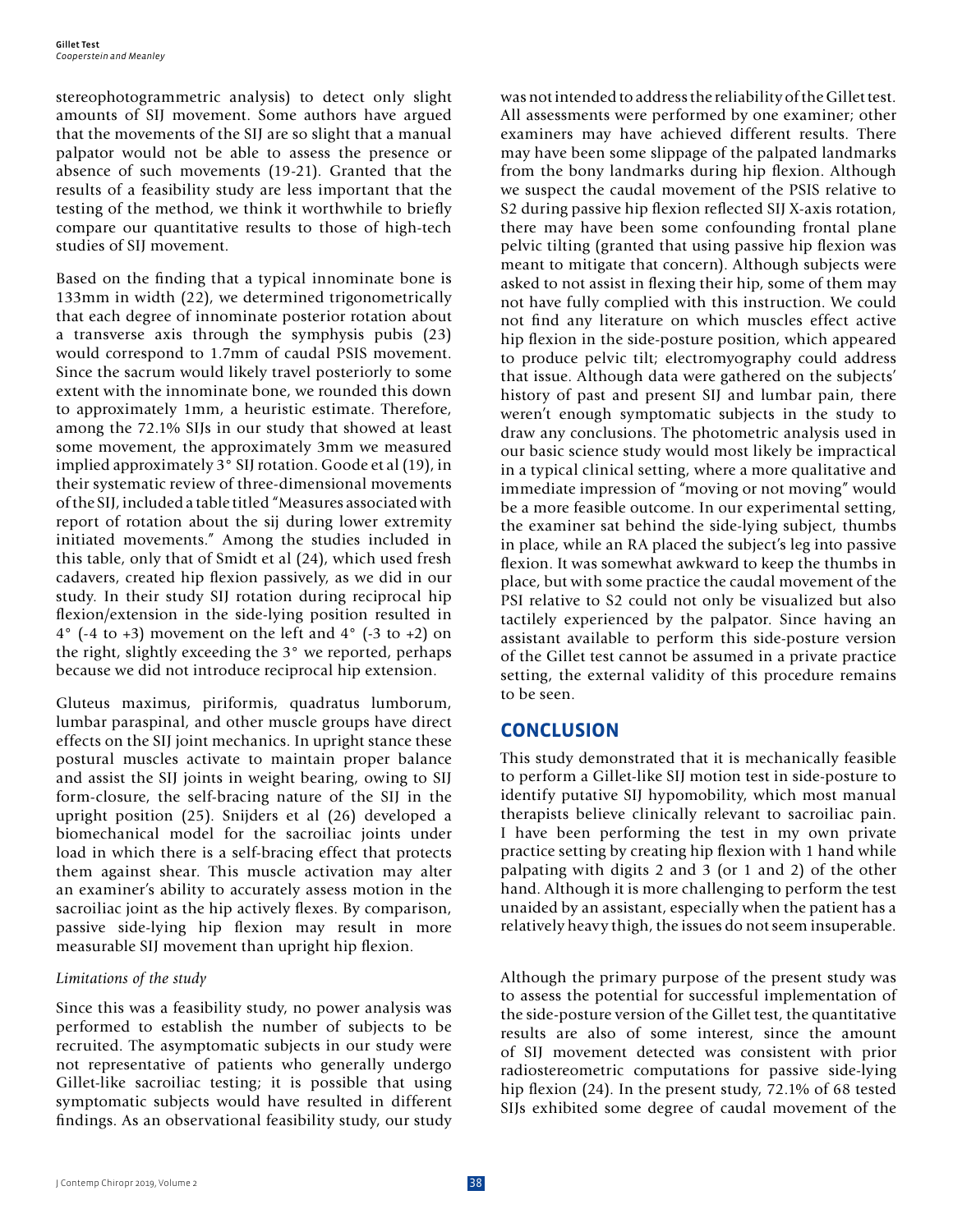PSIS in relation to the S2 tubercle during passive flexion of the hip, indicative of possible posterior innominate rotation. It was important to create this hip flexion passively, in order to reduce the lateral flexion of the pelvis on the spine that occurs if the psoas muscle contracts actively and concentrically. During active flexion of the hip, the PSIS moved cephalad relative to S2, presumably due to lateral flexion of the pelvis that obscures possible caudal movement due to SIJ motion. The overarching conclusion is that it does seem feasible to assess SIJ movements using a side-posture version of the Gillet test, provided the hip flexion is created passively.

Clinicians should determine whether they find this side-lying version of the Gillet test practical in their individual settings, especially when an assistant is not available. The stage is set for interexaminer reliability studies, as well as a validity study to determine whether examination findings are related to the patient's clinical status (such as established sacroiliac joint dysfunction). More definitive validity testing might involve using a very accurate measuring system (such as Roentgen Stereophotogrammetric Analysis) to establish typical amounts of SIJ motion seen during passive side-lying hip flexion, similar to the methods of the cadaveric study of Smidt et al (24). That would help us understand if the amount of SIJ movement measured in our study is within the limits detected using accurate instrumentation.

*Conflict of interest statement: Dr. Cooperstein has no commercial interest in the results of this study.*

*Funding: This project was internally funded by the Palmer College of Chiropractic*

# **REFERENCES**

- 1. Ramirez C, Sanchez LO, B. Prevalence of sacroiliac joint dysfunction and sacroiliac pain provocation tests in people with low back pain. Ann Phy Rehabil Med 2018;61(supplement):e152
- 2. van der Wurff P, Meyne W, Hagmeijer RH. Clinical tests of the sacroiliac joint. Man Ther 2000;5(2):89- 96. Epub 2000/07/21. doi: 10.1054/math.1999.0229 S1356689X99902291 [pii]. PubMed PMID: 10903584
- 3. Arab AM, Abdollahi I, Joghataei MT, Golafshani Z, Kazemnejad A. Inter- and intra-examiner reliability of single and composites of selected motion palpation and pain provocation tests for sacroiliac joint. Man Ther 2009;14(2):213-221. Epub 2008/04/01. doi: S1356- 689X(08)00035-0 [pii] 10.1016/j.math.2008.02.004. PubMed PMID: 18373938
- 4. Soleimanifar MK, N, Arab AM. Association between composites of selected motion palpation and pain provocation tests for sacroiliac joint disorders. J Bodywork Movement Ther 2017;21:240-245
- 5. Potter L, McCarthy C, Oldham J. Intraexaminer

reliability of identifying a dysfunctional segment in the thoracic and lumbar spine. J Manipulative Physiol Ther 2006;29(3):203-207. doi: 10.1016/j.jmpt.2006.01.005. PubMed PMID: 16584944

- 6. Haneline M, Cooperstein R, Young M, Birkeland K. An annotated bibliography of spinal motion palpation reliability studies. J Can Chiropr Assoc 2009;53(1):40- 58. PubMed PMID: 19421352
- 7. Lee D. The One-leg Standing test and the active straight leg raise test: a clinical interpretation of two tests of load transfer through the pelvic girdle. Orthop Division Rev [Internet]. 2005 Feb. 13, 2018. Available from: http://dianelee.ca/articles/LoadTransfertests.pdf
- 8. Hungerford B, Gilleard W, Lee D. Altered patterns of pelvic bone motion determined in subjects with posterior pelvic pain using skin markers. Clin Biomech. 2004;19(5):456-464. PubMed PMID: 15182980
- 9. Mootz RD, Hansen DT, editors. Chiropractic technologies. Gaithersburg, MD: Aspen Publishers, Inc.; 1990
- 10. Curnow D, Cobbin D, Wyndham J. Reliability of the Stork Test: Is starting stance important? Chiropr J Australia 2010;40(4):137. PubMed PMID: 0140485
- 11. Hungerford BA, Gilleard W, Moran M, Emmerson C. Evaluation of the ability of physical therapists to palpate intrapelvic motion with the Stork test on the support side. Phys Ther 2007;87(7):879-887. PubMed PMID: 17472953
- 12. Kapandji A. The physiology of the joints. vol 3. New York, NY; Churchill Livingstone; 1974:251
- 13. Meijne W, van Neerbos K, Aufdemkampe G, van der Wurff P. Intraexaminer and interexaminer reliability of the Gillet test. J Manipulative Physiol Ther 1999;22(1):4-9. PubMed PMID: 10029942
- 14. Plaugher G, editor. Textbook of clinical chiropractic: a specific biomechanical approach. Baltimore, Maryland: Williams & Wilkins; 1993
- 15. Cooperstein R, Young M, Haneline M. At what angle of hip flexion is the Gillet test the most effective for detecting sacroiliac motion? J Chiropr Educ 2011;25(1):76-77
- 16. Cooperstein RT, Felisha. Does the Gillet Test assess sacroiliac motion, or does it more likely reflect asymmetric one-legged stance patterns? J Canadian Chiropr Assoc 2018;62(2):85-97
- 17. Bowen DJ, Kreuter M, Spring B, et al. How we design feasibility studies. Am J Prev Med 2009;36(5):452-457. doi: 10.1016/j.amepre.2009.02.002. PubMed PMID: 19362699; PubMed Central PMCID: PMCPMC2859314
- 18. Kendall FP, McCreary EK, Provance PG, Rodgers MM, Romani WA. Muscles testing and function with posture and pain. 5 ed. Baltimore, MD: Williams & Wilkins;